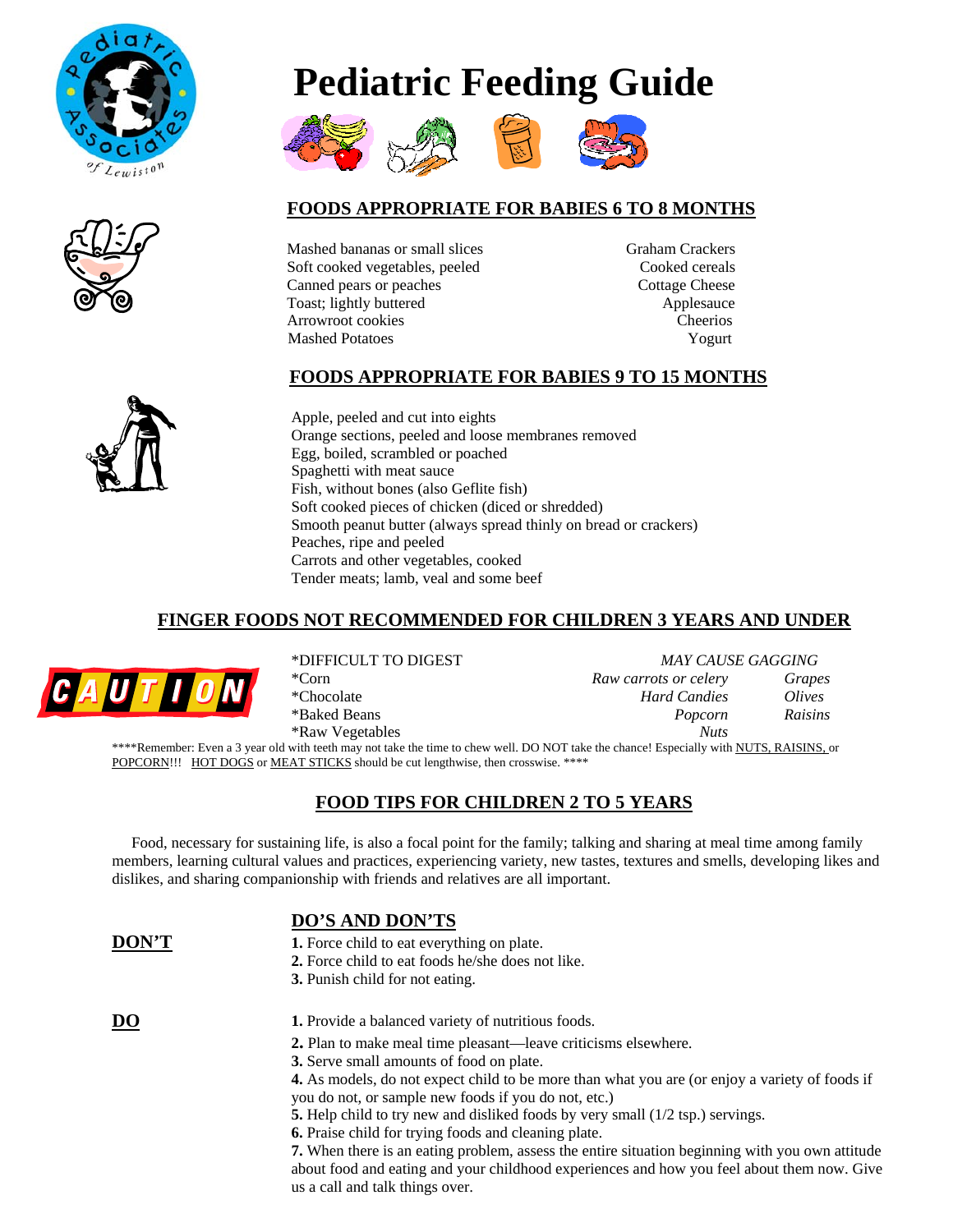# **HELPFUL HINTS ON FEEDING**

 Don't be in a rush to start your baby on solid foods. In the first 6 months, breast milk or formula is a more important food than solids. There does come a point between the age of 4 to 6 months when you may choose to add solid foods to the diet. The first thing to start with is rice cereal. Start with a small amount, approximately one tablespoon, and mix it with a little formula or breast milk. Do not put the cereal in the bottle because the baby really needs to learn to feed from a spoon. A small infant spoon is preferred. The cereal can be offered at any time during the day that is comfortable for both mother and baby.

 The baby can progress to fruits and vegetables next. Introduce new things slowly. Try each new fruit or vegetable for 4 to 5 days to see if it agrees with the baby. After the baby is doing well on cereal and a few fruits, it is fine to start giving baby vegetables. The last thing to introduce is the meats.

 You may want to purchase a small food grinder or use your blender to prepare your own foods. The foods that you feed your family can be used to feed the baby. Most likely, you will not stop using processed baby food all together. When you purchase those little jars, read your labels carefully. Stay with the basic fruits, vegetables, and meats. Avoid combination meals. You get less protein per serving than if you combined a jar of meat and vegetables yourself. Avoid jars containing sugar and modified starches as major ingredients. Forget the baby dessert; babies do not need them anymore than we do. If you are nervous about making your own baby foods, start with some of the many soft or pureed grocery store foods that are available to you, such as unsweetened applesauce, cottage cheese, yogurt, and cream of rice cereal.

 Your child develops tastes during the first few years that will carry on through later life. By avoiding heavily sugared or salted foods, you can possibly prevent a craving for unnecessary foods.

 A child eats when hungry and will take just what is needed to maintain his/her growth rate. Servings should be small (as should the plates or bowl) so as not to be discouraging. If your child should reject a particular food, return to a favorite and the in a few days offer the new food again. It isn't always easy to respect your child's strong food dislikes, but it is important to try.

 Most babies with 2 to 4 teeth are more receptive to lumpier foods. Regardless of age, babies do not need teeth to chew. Gums do and adequate job on soft foods. More chewy fruits and vegetables can be added as more teeth erupt.

#### **TWO POINTS OF CAUTION**

**First:** Respect your child's ability to handle foods. For example, some infants gag and choke easily on solid foods and should not be pushed to use finger foods. Others do well much earlier, allowing more choices from the table. It is always wiser to be cautious than to have a serious choking spell.

**Second:** *CHOKING* If the child *is choking* (therefore **is** breathing), *DON'T intervene*. If the child *is silent* (not breathing), place the child head down on one's lap. Give four sharp blows to the back. If this fails, give four chest thrust. Then repeat the back blow.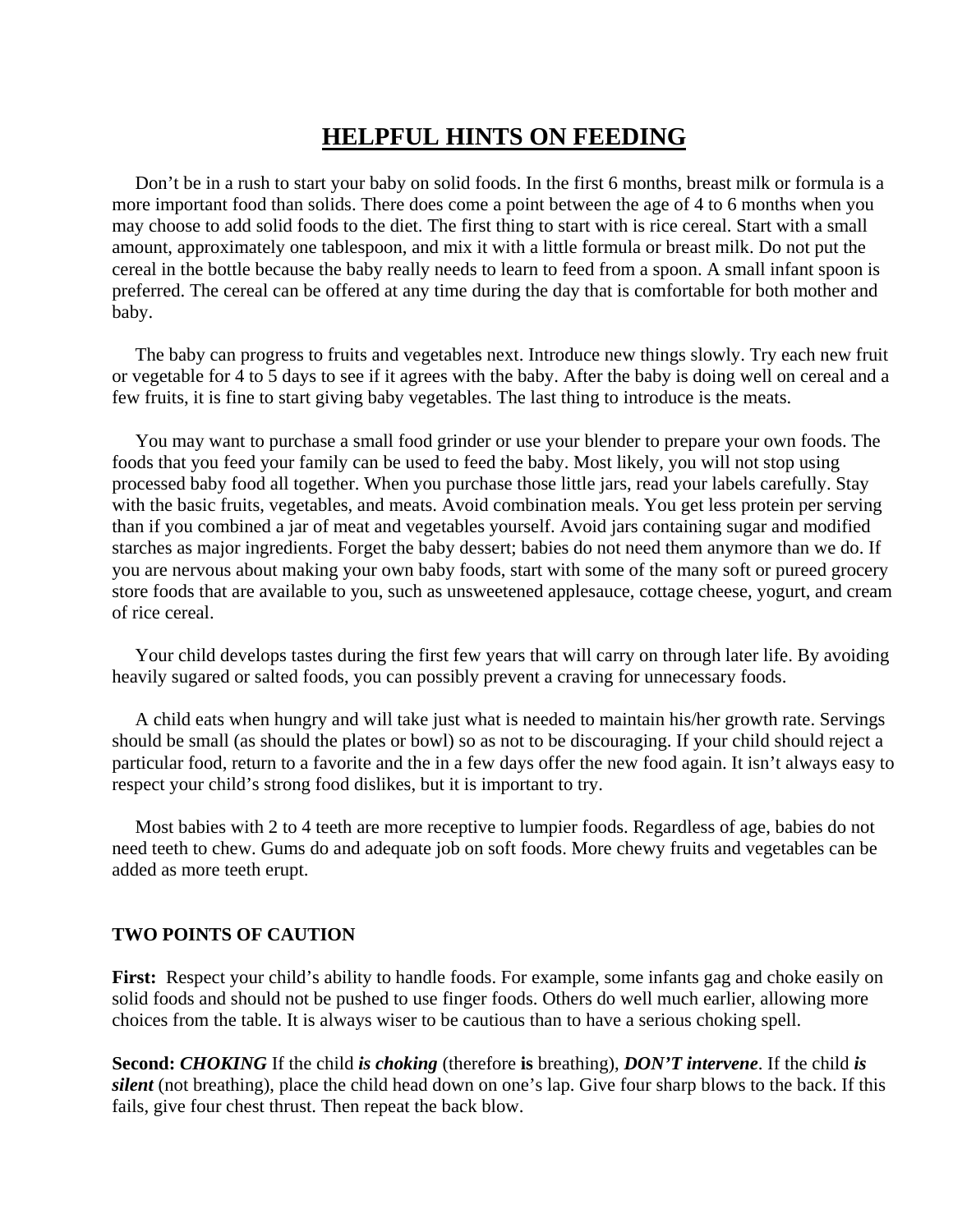# **Infant Feeding Guide**

| <b>Foods</b>                        | 0-4 Months    | 4-6 Months*                                                 | 6-8 Months                                                                       | 8-10 Months                                                  | 10-12 Months                                          |
|-------------------------------------|---------------|-------------------------------------------------------------|----------------------------------------------------------------------------------|--------------------------------------------------------------|-------------------------------------------------------|
| Breast milk, or                     | 5-10 feedings | 4-7 feedings                                                | 3-4 feedings                                                                     | 3-4 feedings                                                 | 3-4 feedings                                          |
| Iron-fortified                      | 24-32 ounces  | 24-32 ounces                                                | 24-32 ounces                                                                     | 16-32 ounces                                                 | 16-24 ounces                                          |
| Formula                             |               |                                                             |                                                                                  | (offer cup)                                                  | (offer cup)                                           |
| <b>Cereals and</b><br><b>Breads</b> | <b>NONE</b>   | Boxed rice, oatmeal or<br>barley (spoon-fed). No            | All varieties of<br>boxed infant cereal                                          | -Infant Cereal                                               | -Infant or cooked<br>cereals                          |
|                                     |               | sugar, fruit or honey<br>added.                             | except cereal with<br>fruit or honey.                                            | -Toast, bagel, or<br>crackers                                | -Unsweetened cereals<br>-Bread                        |
|                                     |               | Mix 2-3 teaspoons with<br>breast milk, formula, or<br>water | (Twice a day)                                                                    |                                                              | -Rice<br>-Noodles and spaghetti                       |
|                                     | <b>NONE</b>   | <b>NONE</b>                                                 | - Fruit juice<br>- Vitamin C fortified<br>Try juice from a cup                   | Any 100% Vitamin C<br>fortified unsweetened<br>juice         | Any 100% Vitamin C<br>fortified unsweetened<br>juice. |
|                                     |               |                                                             | 2-3 ounces daily                                                                 | 2-3 ounces in a cup                                          | 2-3 ounces in a cup                                   |
| <b>Vegetal</b>                      | <b>NONE</b>   | <b>NONE</b>                                                 | Strained or mashed:<br>*winter squash,* sweet<br>potatoes, peas, green           | - Cooked, mashed<br>family vegetables<br>- Junior Vegetables | Cooked vegetable<br>pieces                            |
|                                     |               |                                                             | beans, and,<br>*commercially prepared                                            |                                                              |                                                       |
|                                     |               |                                                             | carrots, and *spinach.<br>$\frac{1}{2}$ -1 jar or $\frac{1}{4}$ to $\frac{1}{2}$ |                                                              |                                                       |
|                                     |               |                                                             | cup/daily<br>*Good sources of<br>Vitamin A                                       |                                                              |                                                       |
| <b>Fruits</b>                       | <b>NONE</b>   | <b>NONE</b>                                                 | - Fresh or cooked fruits:<br>mashed banana,                                      | Peeled, soft fruit<br>wedges: bananas,                       | - All fresh fruits peeled<br>and seeded               |
|                                     |               |                                                             | applesauce                                                                       | peaches, and pears                                           | - Canned fruits, packed                               |
|                                     |               |                                                             | - Strained fruits (avoid                                                         |                                                              | in water or fruit juice                               |
|                                     |               |                                                             | fruit desserts)                                                                  |                                                              |                                                       |
|                                     |               |                                                             | $\frac{1}{2}$ to 1 jar or $\frac{1}{4}$ to $\frac{1}{2}$<br>cup/day              |                                                              |                                                       |
| Prot                                | <b>NONE</b>   | <b>NONE</b>                                                 | May offer:                                                                       | - Lean meat, chicken                                         | - Small tender pieces of                              |
|                                     |               |                                                             | - Lean meat, chicken,                                                            | and fish (strained,                                          | meat, fish, or chicken                                |
|                                     |               |                                                             | and fish (strained,                                                              | chopped, or small tender                                     | - Whole egg                                           |
|                                     |               |                                                             | chopped)                                                                         | pieces)                                                      | - Cheese, cottage                                     |
|                                     |               |                                                             | - Egg yolk, yogurt,<br>cottage cheese, mild                                      | - Egg yolk, yogurt,<br>cottage cheese, mild                  | cheese, and                                           |
| $\mathbf{\Omega}$                   |               |                                                             | cheese                                                                           | cheese                                                       | yogurt                                                |
|                                     |               |                                                             |                                                                                  |                                                              |                                                       |

<sup>\*</sup> It is recommended that breastfed infants be introduced to solid foods at about six months of age. For breastfed babies, ask your doctor about Vitamin D and fluoride supplements